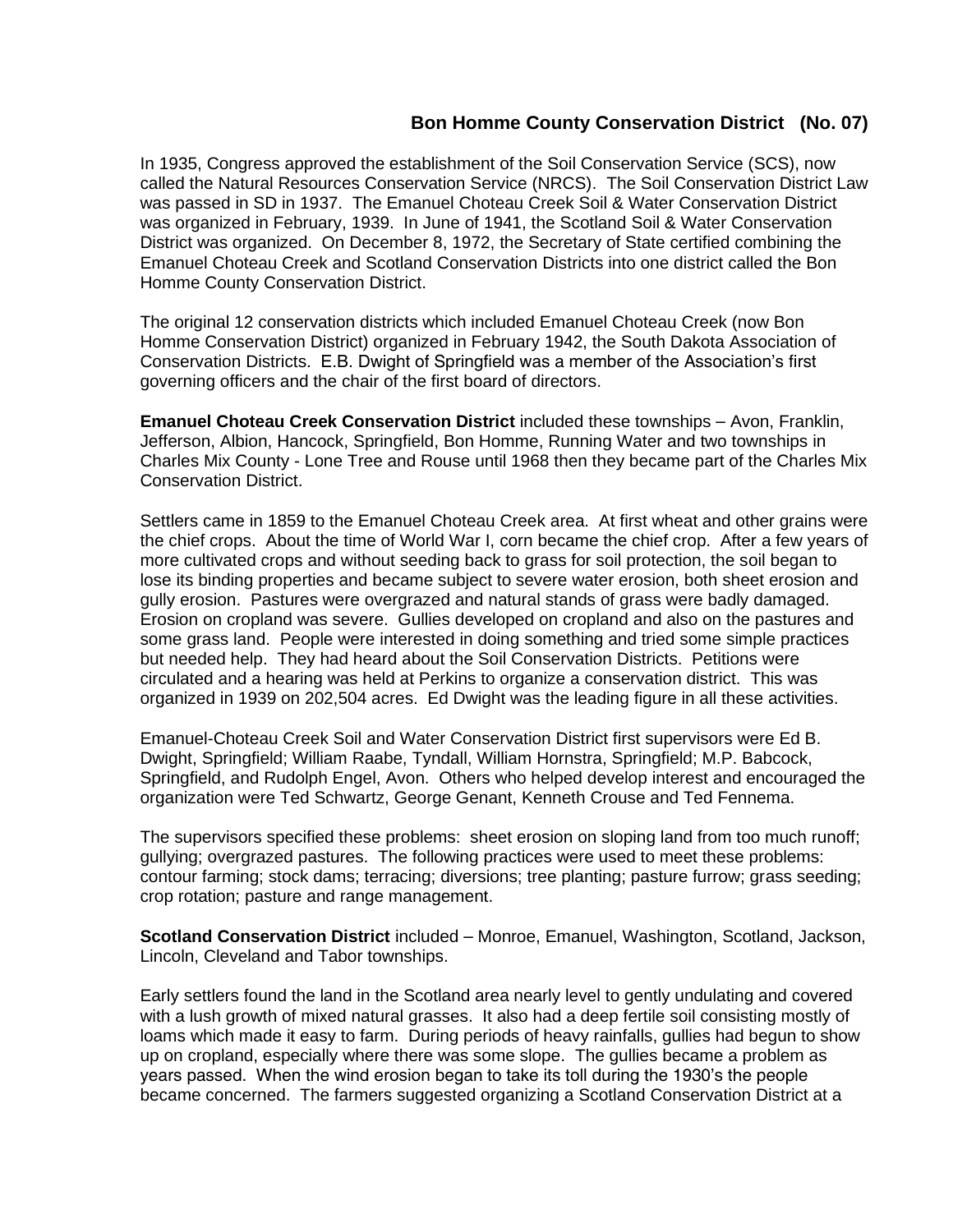meeting sponsored by the Scotland Commercial Club and the Smith-Hughes Department of Agriculture. Petitions for organizing a soil conservation district were signed by 101 landowners requesting the State Soil Conservation Committee to hold a hearing. On March 19, 1941 a hearing was held in Scotland attended by 200 people. J.E. Lehman (hearing chairman) and Clarence Bower were nominated to preside at the hearing. The referendum was conducted on May 17, 1941 with 75.6% of the landowners voting and 81.7% of the vote being favorable.

The first board of supervisors for Scotland Soil & Water Conservation District consisted of: J.L. Lehman, Scotland, Chairman; John Cole, Tyndall, vice chairman; Sylvester Petrik, treasurer; Tom Voy, Scotland; Joe Stverak; and Melvin Jensen, County Agent, Tyndall, secretary. Others who were interested in getting the program started were: Emil Buchholz, Tyndall; Jacob Bauder, Scotland; Emil Blazak, Tyndall; Mads Smith, Tabor and Emil Jilek, Tyndall.

The supervisors prepared the plan of work and specified some of the problems as being wind and water erosion on cropland; gullies in crop and pasture lands; overgrazed and weedy pastures; limited stock water facilities; not enough land in pasture. The Conservation District assisted the farmers with the following conservation practices: gully control; weed control; pasture renovation and furrows; construction of dams; grass seeding; dam construction for livestock water; soil erosion; tree planting; water conservation; wildlife dams; contour furrows. In addition to the above activities, the supervisors provided bait spreaders during the grasshopper years. They provided duck-foot equipment for weed control and subsurface tillage, as well as a blade and heavy equipment for earth moving.

The first District Conservationist for Emanuel Choteau Creek Soil Conservation was B.R. Fenn and I.R. Trumbower was the first District Conservationist for the Scotland Conservation District.

## **Emanuel Choteau Creek District**

1939 The necessary legal steps were taken to organize the Emanuel Choteau Creek Conservation District. Supervisors were appointed to the Conservation District. 1940 The Conservation District office was established in Springfield, SD. The Memorandum of Understanding was entered into between the Emanuel Choteau Creek Soil Conservation, County Highway Department and Board of County Commissioners. Jack Dysktra was hired as the tractor operator. Bill Fender and Cliff Warrington were the blade operators. 1941 Discussion held on creating a new Conservation District in Bon Homme County. The Conservation District entered into a weed control agreement with the Federal Land Bank of Omaha. The bank paid 40¢ per acre for cultivation. Conservation District rented a Farmall H from Maurice DeJong, used for weed control. Supervisors paid \$2.00/meeting plus 3¢/mile. 1942 Fenn reported on the splendid cooperation this spring by the County Commissioners on the construction of 3 terraces, a dam, a water diversion and blading of 5 gullies with the county patrol. Martin Daub was approved as the Conservation District cat operator. Highway right of ways were seeded with brome grass and crested wheat grass. This was done with cooperation between the county and Conservation District. The county provided the brome grass seed with the Conservation District providing the crested wheat grass seed and doing the planting. 1943 Mr. Bjorklund, District Conservationist proposed combining of the two offices due to the work load was in the western and southern parts of the Conservation Districts. It was reported by Fenn that Emanuel Choteau Creek had accomplished as much work as any conservation district in the State. Policy was set that the supervisors hold a regular meeting every month with the meeting to be held on the first Thursday of each month.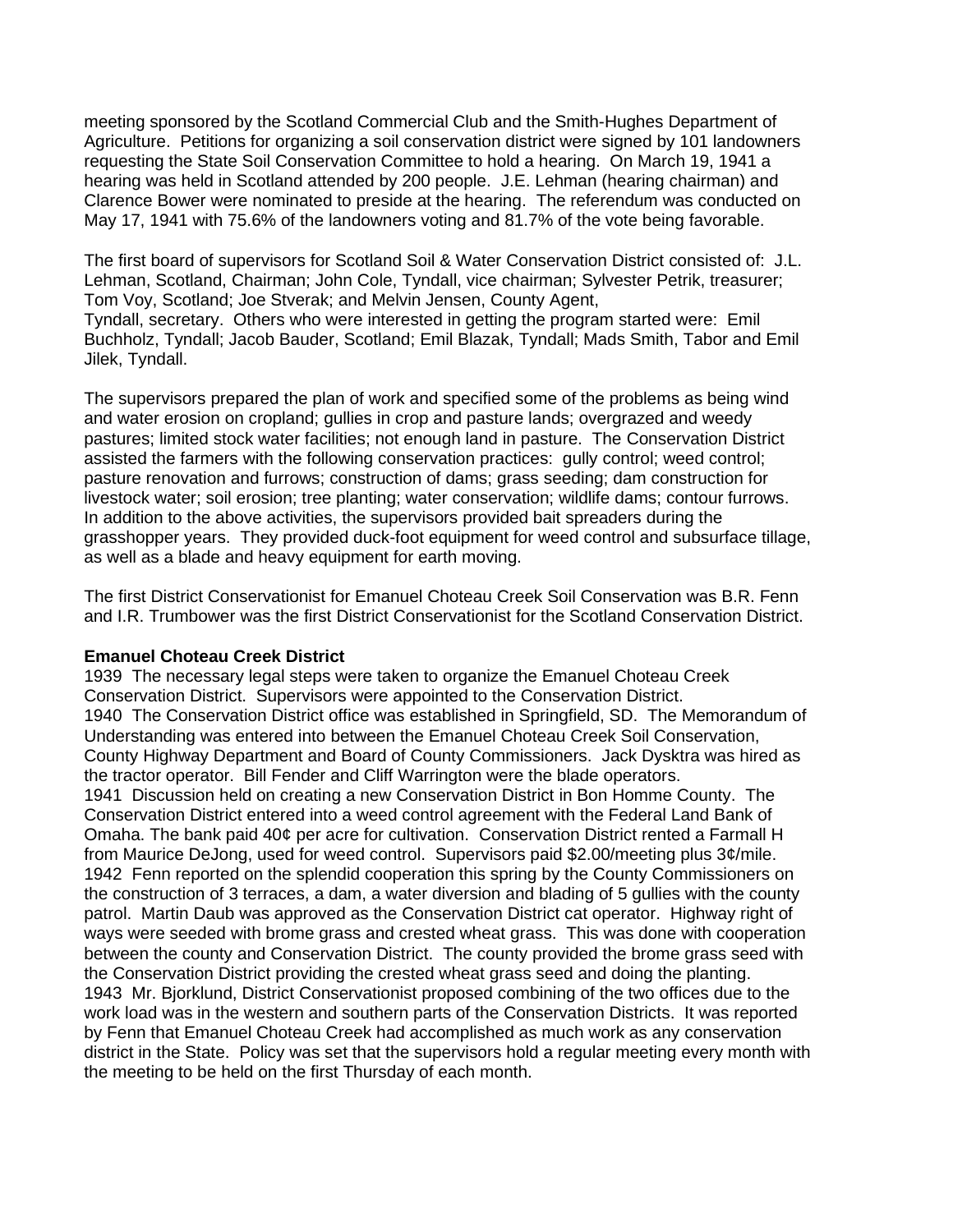1945 Letters were sent to our senators and congressmen requesting the legislation pass that the surplus war equipment be made available to the conservation districts. Bud Martin was hired to operate tractor on the weed ring.

1946 Three farms (Harold Hornstra, Springfield; Albert Ratzlaff, Avon; Maurice Babcock, Springfield) were selected to represent the Conservation District in the State Soil and Moisture Contest.

1947 Ed Schneider was the heavy equipment operator for the Conservation District. The Conservation District entered the GSDA Soil Conservation Achievement contest. Mr. Hicks, District Conservationist discussed moving the Conservation District office from Springfield to Tyndall. The supervisors opposed the move since it would be outside the Conservation District boundaries if located in Tyndall. The Conservation District accepted the room in the basement of the Bank building. It would be available as soon as the library moved to the Community building. The room was offered free of rent and heat would be furnished.

1948 It was decided to hold a Conservation District plow terrace contest. The Supervisors were in favor of having an annual report printed and sent to the cooperators.

1949 Tree planting ads were placed in the Avon Informer and the Springfield Money Saver. The supervisors decided to publish the annual report in the newspapers (Avon Informer; Springfield Money Saver) rather then sending it out to the cooperators. Albert Ratzlaff and Harold Hornstra attended the National Plow Contest at West Point, Nebraska.

1951 The annual report was printed in such a way that a contest for finding the most mistakes was included to make sure the cooperators read the report. The district will give the winner a \$25.00 defense bond. George Genant won the annual report contest. Albert Ratzlaff was the area winner in the Achievement contest.

1952 The supervisors contributed \$25 to the Crawford Memorial Scholarship Fund which is in connection with the Southern State Teachers College. The Conservation District requested that a set of plans be prepared for constructing a building to house Conservation District owned equipment at Springfield.

1953 The films owned by the Area I Committee were deposited in the Film Library at Southern State Teachers College. A request was made to re-locate and return the SCS to Springfield from Tyndall. The following three farmers: Harold Hornstra, Clifford Knight, and John Unruh were selected as the entries in the Journal-Tribune Soil Conservation contest.

1954 Discussion of a living snow fence program was brought up to help keep snow from blocking roads. The county was contacted to see if they would help sponsor a program. The Conservation District won the area contest sponsored by the Sioux City Journal and Tribune. The Conservation District paid membership fee for the Work Unit Conservationist to be a member of the Isaac Walton League local chapter.

1955 The possibility of buying a lot in Springfield suitable for constructing a building that will fit the Conservation District needs for equipment storage, office space for the Conservation District and area for the SCS personnel assisting the Conservation District was discussed. The Conservation District approved purchasing the south ½ of lots 6 & 7, blk 28, City of Springfield (72' x 88') from the Catholic Church.

1956 It was decided to wait until fall to begin the construction on the Conservation District building. The Conservation District hired Robert Nelson, Springfield to draw up plans for the Conservation District building (30' x 60') to house equipment and office. John Unruh was selected as the Conservation Farmer for 1955-1956. Stewardship week pamphlets were delivered to churches in the Conservation District. Stewardship material was provided to the churches in the Conservation District every year after this and is still being done at the present time (2011).

1957 Conservation District provided funds to the County Agent for mileage for their leaders and students to attend Conservation Camp. The Conservation District passed a resolution asking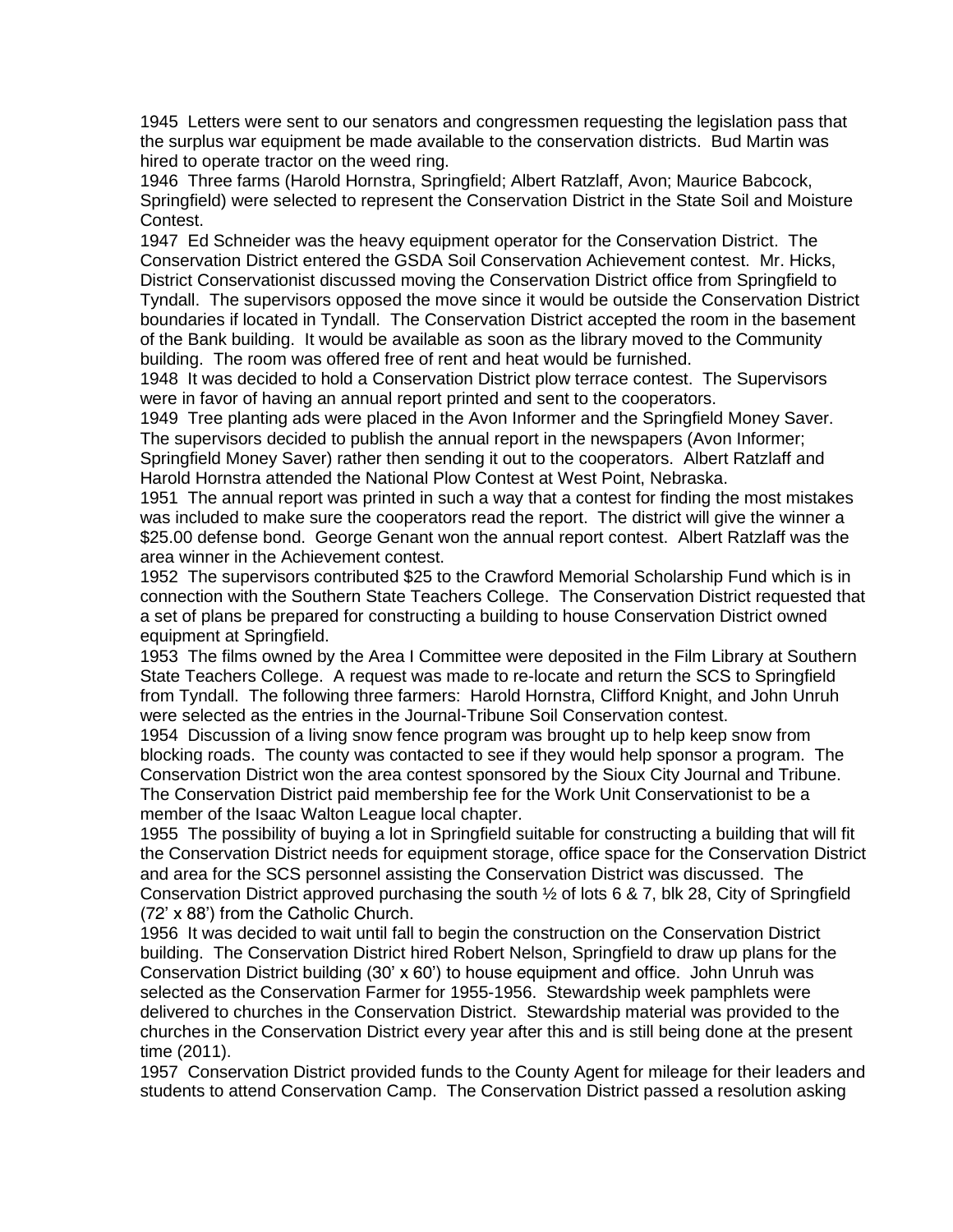the Corp of Engineers not to lower the level of Lewis & Clark Lake below 12.06 ft in order to decrease the rate of silt accumulation in the lake. This resolution stirred up action. The Corp sent representatives to inspect the lake and check the silt readings and changes in the channel. 1958 Financial aid was provided to Davison County Soil Conservation District to assist them in the furnishing of farm labor to the local supervisors. George Genant was selected as a candidate for the Mississippi Valley Association award.

1959 Ben Fender was the Conservation Districts earth moving equipment operator. Three farms where selected as entries in the Permanent Agriculture Program, Garret Fennema & Son; Clarence Ludens and Walter Halsey. The Conservation District dug the Avon Swimming Pool. 1960 Ed Schneider and Hugo Bauer were retained to do the tree planting. Jim Bochman was the Conservation District tractor operator. Clark Thomas and Albert Ratzlaff were plowing contestants for the State Plowing matches.

1961 Frank Odens and Steve Mudder were hired as the equipment operators. A stubble mulch demonstration was held on Elvin Grimme farm south of Tyndall. Results of the Soil and Moisture Achievement contest were as follows: 1<sup>st</sup> – Lawrence Namminga, 2<sup>nd</sup> – Emil & Dennis Plihal, 3<sup>rd</sup> – Kenneth Schultz.

1962 Joint meeting of the Charles Mix Soil Conservation District & Emanuel Choteau Creek Soil Conservation District was held to discuss the proposed Spring & Bull Watershed District. The farms nominated to the Soil & Moisture Conservation Contest were John Nagel, Tom Rupplet, Vert Burma, and Delbert Beeson.

1963 Discussion was held about the possibility of approaching the county commissioners for a minimum of \$500 to be used for clerical or part-time field help. The Conservation District agreed to sell a lot owned in Springfield to a local man if an agreeable price could be met. 1964 Gerrit Heusinkveld was hired as the equipment operator for 1964-1965. Charles Mix County was approved for the Cropland Conversion Program which applies to the Charles Mix townships in the Emanuel Choteau Creek Conservation District.

1965 The organizational form to complete the organization of the Spring-Bull Creek Watershed was signed and forwarded to Pierre. Gordon Raysby was hired to operate the Conservation District equipment. Farmers selected for the conservation contest were Delbert Beeson, Lloyd Halsey and Lawrence Heimstra.

1966 The Spring-Bull Watershed work plan agreement was signed by the chairman and secretary of the Emanuel Choteau Creek Conservation District.

1968 A letter was sent to the State Conservation Commission requesting a hearing to be held to determine if Rouse & Lone Tree townships should be included in the Charles Mix Conservation District.

1969 Due to the transfer of Rouse & Lone Tree Township to the Charles Mix Conservation District the Emanuel Choteau Creek Soil Conservation District was informed by the State Conservationist that the Conservation District has no responsibility in the Spring-Bull Creek Watershed.

1970 Representatives from the Conservation District were appointed to meet in July with the County Commissioners to ask for funds for the Conservation Districts to use in hiring part-time clerical help in the Conservation District office. Discussion was held relative to consolidating both Soil Conservation Districts in Bon Homme County.

1971 RC&D project measure work plans were discussed and approved on several RC&D structures.

Emanuel Choteau Creek Conservation District Supervisors: E.B. Dwight, Wm Raabe, Wm Hornstra, Rudolph Engle, Maurice P. Babcock; Tom Ptak; Ted Schwarz; Kenneth Crouse; Neil Thomas; Ted Fennema; George Genant; and Kent Dempster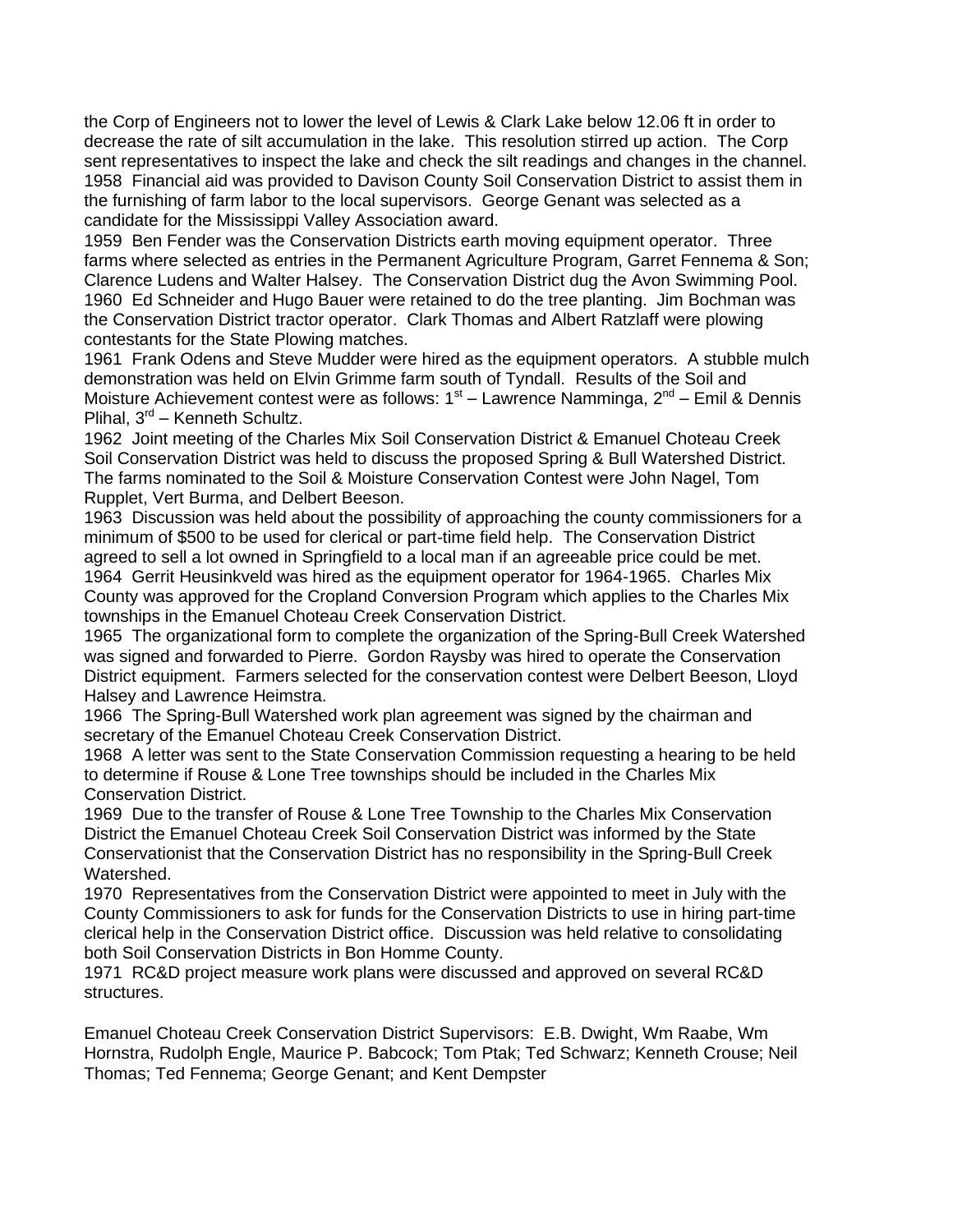Work Unit Conservation/District Conservationist: Lowell Graves; Arnold Reich; Roger Slaikey; Dee Watson

## **Scotland Conservation District**

1941 Meeting was held in the Scotland City Hall. Procedures were reviewed on establishing Soil Conservation District. J.E Lehman was elected as chairman for the hearing. Supervisors were appointed to the Conservation District. It was decided that the tractor operator be the same for both Conservation Districts.

1942 Work done by the Conservation District included constructing ponds and dams; rip rapping; excavating; planting tree & shrubs; seeding; constructing feed stations; diversion ditches; fencing; back sloping. A duckfoot cultivator was purchased for weed control in the Conservation District.

1943 Al Bjorklund, district conservationist, from Alcester informed the Conservation District board that as of September 1, 1943 the work of the Scotland Conservation District would be carried on from the Springfield Office due to so few requests for assistance in the Scotland Conservation District. I.R. Trumbower the present district conservationist would be moved to another Conservation District.

1944 An election of supervisors was held in May. The election was held on Saturday night from 8:00-10:00 pm. There were two polling places, the Cargill elevator in Scotland and at Tyndall the Tyndall Auditorium. Only landowners and land operators were eligible to vote or hold office. Nominating petitions were secured at the County Agent office in Tyndall. Every two years an election of supervisors was held if necessary. Other recorded locations used for polling places were Farmers State Bank, Norby's Service Station in Tabor, Tyndall Soil Conservation Office, Brown & Donly Hardware Store, John Deere store and Sportsman Cafe in Scotland, County Extension Office and Svanda Implement in Tyndall.

Elections today (2011) vary from those held in the early times of the conservation districts. Today the petitions are held at the County Auditor's office and by the Conservation District Manager at the Conservation office. There are still 5 positions on the board which consist of 3 landowner or occupiers, 1 urban member, 1 taxpayer of real property. It is an at large nonpolitical position therefore; all registered voters in that conservation district are eligible to vote. This means all registered voters in Bon Homme County are eligible to vote on the district board supervisor positions. All supervisors are elected for four-year terms. There are 5 polling places. One in each of the voting conservation districts set by the County Commissioners. The supervisor election is held with the county general election in November.

1945 The supervisors requested that Ross Davies, State Conservationist take action to restore the office at Scotland with personnel assigned solely to the Scotland Conservation District. There is no documentation if any action was taken.

1946 Al Ford complimented the Scotland Conservation District on the work that had been accomplished by the Conservation District in the past year.

1947 The subject for the state elementary school YCL organization project is Soil Conservation. The Scotland Conservation District will provide \$12.50 for awards in the contest. Besides contributing to the contest the Conservation District provided to the schools in the district booklets for teaching conservation to students from the  $1<sup>st</sup>$  to  $8<sup>th</sup>$  grade. The Conservation District was very involved in all the contests presented to them over the 1940's and 1950's. This was there way to spread the conservation education.

1948 Alvin Hovorka was hired as the tractor operator. Hovorka worked for the Scotland Conservation District until July when he resigned to go work for the Emanuel Choteau Creek Conservation District. Conservation booklets were purchased to be distributed to all the schools in the district.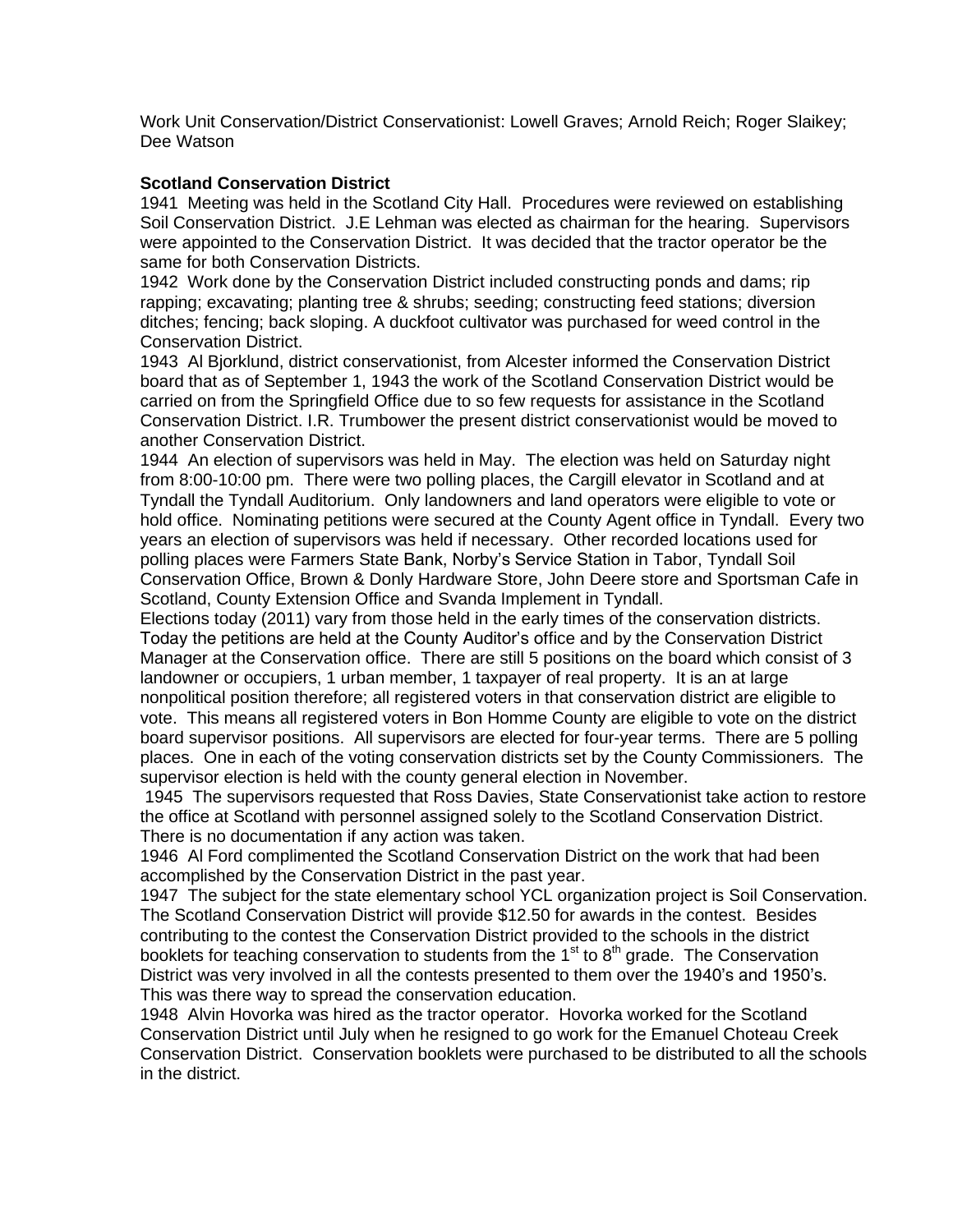1949 Howard Kramer was hired on April 11 as the tractor operator. The tree planter used by the Conservation District was a Minneapolis Moline duckfoot that was converted to a tree planter. The Scotland Conservation District decided to take membership in the National Association.

1950 A contribution of \$1000.00 was made to the State Association of Soil Conservation Districts. Clyde Hicks discussed getting office space at the courthouse. Lawrence Bryne and Edgar Max were both considered for the Conservation District tractor operator. There is no record of who was hired.

1951 The year 1951 brings yet another new tractor operator for the Conservation District, Lee Gleason. He continued to work as the tractor operator until March 1953. A discussion was held regarding consolidation of the two Conservation Districts.

1952 The Conservation District purchased a Brillion drill for \$665. Left over trees were planted to hold over for next year.

1953 The board hired Oliver Chance and Dave Kniffen as the Conservation District tractor operators. The Conservation District disapproved of the Area I Committee films being donated to the College Library at Springfield.

1954 Gideon Zeeb was hired as the tractor operator. A Model M LeTerneau scraper was purchased. The Scotland Conservation District sponsored a scholarship of \$25 for a school teacher in the Scotland District to attend the Conservation workshop at Mitchell. Jennie Christian was the teacher awarded the scholarship.

1955 Bill Mammel was hired as the Cat operator. An estimated 36 acres of trees were planted for 16 cooperators. The Brillion drill seeded about 150 acres. Soil stewardship literature was distributed to the churches. This was done every year and is still done today (2011).

1956 Lawrence Bryne became the tractor operator and Dave Kniffen was hired to operate the cat. Dues were paid to the State and National Association of Soil Conservation Districts. Six series J bonds were purchased.

1957 Kenneth Mudder was hired to operate the heavy equipment. A joint resolution was drawn by the two Conservation Districts asking USDA to include Bon Homme County in the Great Plains Program. The Conservation District contributed funds for transportation of 4-H'ers to the State Conservation Camp held at Camp Lakodia. Small building on Conservation District lot was sold to Elmer Svanda.

1958 John Vavruska was hired for the job of operating the Conservation Districts tractor. The Conservation District provided trees for Arbor Day to all rural schools in the County free of charge for the rural school children to plant. The Conservation District to this day (2011) still provide trees to all  $3<sup>rd</sup>$  grade students in the County and students that write an Arbor Day essay. 1959 Leslie Ptak became the Conservation District tractor operator. Mr. Raysby was hired to construct a low-boy for the Conservation District. Edmund Wagner was selected as the GSDA winner. A monetary contribution was made to the 4-H conservation award program.

1960 The Conservation District furnished coffee and doughnuts at the farmers' educational meeting in Scotland. Louie Kniffen was hired as the tractor operator. The total tree planting amount was 11.6 acres. Judy Hajek was selected as the contestant for the Queen of the furrow contest. Other contestants were Pearl Kriz, Florence Varliek, and Charlotte Herman. Simon Chance was the SD Soil & Moisture Conservation winner.

1961 The Conservation District winners in the GSDA contest were presented their awards at the annual Tyndall Rotary Farmer's night. The Conservation District provided the tickets for the event for these men. To this day (2011), the Conservation District presents the Farmer of the Year award at Rotary banquet and provides tickets to all previous award winners. Discussion was held on developing a wildlife area known as Merkle Lake which is located northeast of Tyndall. Speech contest was referred to the high school superintendents of Scotland, Tyndall and Tabor.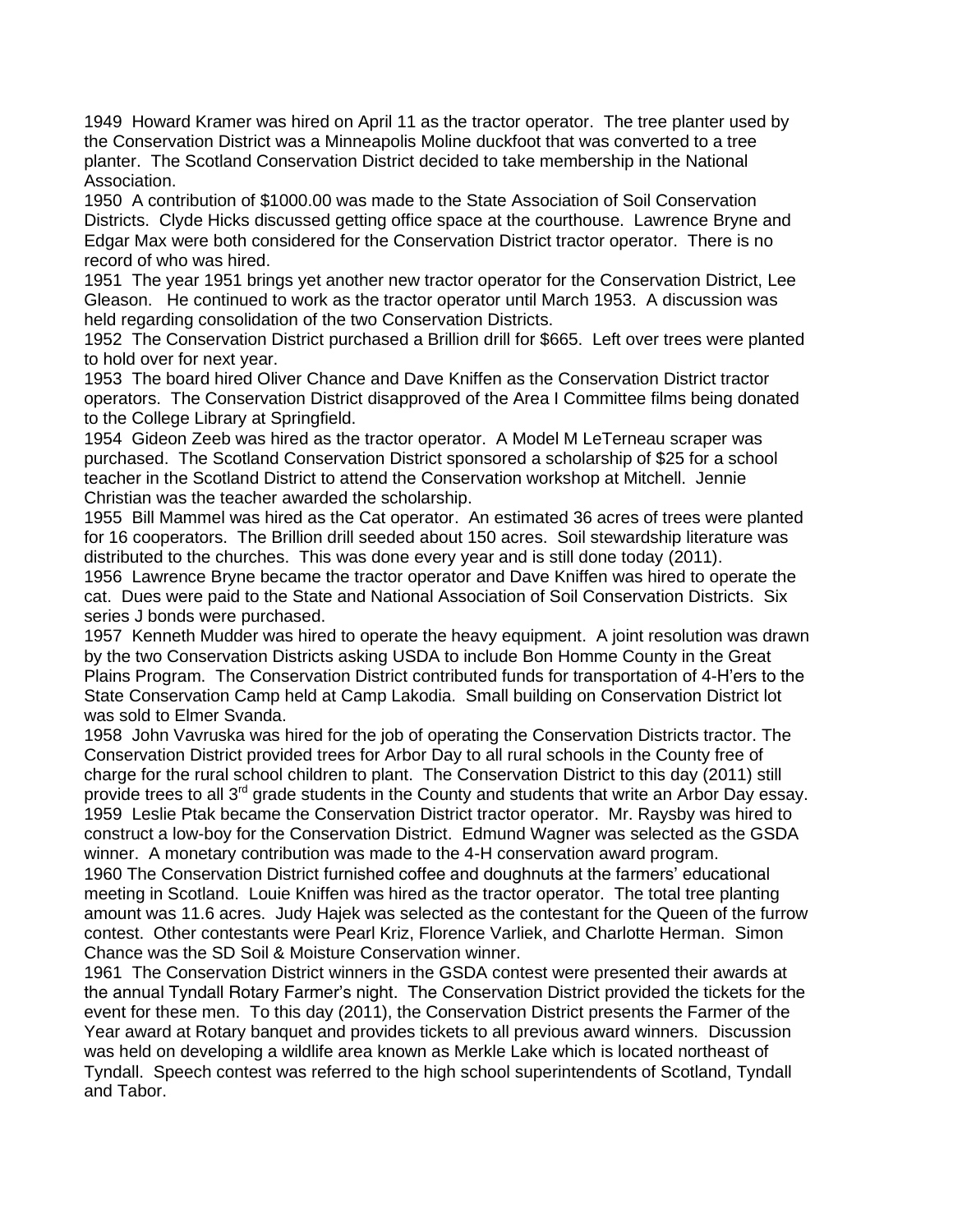1962 Eugene Kocmick, senior from Scotland High School was the area speech winner. He competed in the State Soil and Water Speech contest. Les Lange was hired to operate Conservation District equipment. Conservation District sold the three acres of land located at the edge of Tyndall to the County for \$1000 with a contract stating the Conservation District has the right to use the lot for parking their equipment. It was agreed to give Rich Beringer the Conservation District tractor operator position.

1963 Certificates of Achievement for conservation were awarded to Carl Neth, Donnely Dvoracek and Charles Bruna at the Rotary Farmers night. Sixty acres of trees were signed up to be planted on 39 farms. Discussion was held about approaching the county commissioners for an appropriation to the Conservation District to be used for clerical or part-time field help. Farms selected for the Conservation Contest were Benny Schmahl, Leon Neuharth and Richard Hovorka. Janet Marvin, Tyndall, was the contestant for the speech contest. Richard Ireland was the equipment operator.

1964 Ray Bares became the new equipment operator. Steve Sedlacek will represent the Conservation District for the Steering Committee for RC&D projects. Word was received from the County Auditor that the request for funds from the county to help maintain a part-time clerk for the Conservation District was rejected.

1965 The topic for the speech contest was "Soil and Water Conservation Everybody's Business". The three conservation farm winners: Roy Bowers, Wilbur Svanda and Richard Hovorka. The district sponsored the winner's trip to the Soil and Moisture Conservation School in Brooking. Today (2011), the Soil and Moisture clinic is held every other year. The Conservation District still sponsors the Farmer of Year's attendance to the clinic. Equipment operator was Marvin Mudder.

1966 Richard Hovorka represented the district at the State Plowing Contest. Local winners of the Soil Conservation & Better Farming Program were 1<sup>st</sup>-Orvin Sedlacek; 2<sup>nd</sup>-Lauren Meiers; 3<sup>rd</sup>-Walter Roth. Lynn Wagner was the Conservation District equipment operator.

1967 Tree planting charges where changed to rod basis rather than by the acre. Ivan Davis replaced Lynn Wagner as the equipment operator. Tom Svanda is head of the tree planting program. Donald Zimmerman was the GSDA winner.

1968 Annual reports were published in the newspaper. Now the Conservation District publishes a quarterly newsletter in the paper. GSDA winners were Richard Syring Jr; Edgar Bauder and Elmer Neth. Irrigation developments were discussed. Trees were planted at the 4- H grounds.

1969 Trees were planted on 38.5 acres and 271 acres were seeded with the Conservation District seeder. There were two  $1<sup>st</sup>$  place winners in the conservation contest, Clarence Walloch and Alvin Vanecek. Donald Pesek was the 2<sup>nd</sup> place winner. The Conservation District contributed money to the County Extension Service for a 16 MM Projector. The Conservation District sold 8 lots to Bob Bouska in Rosehill addition, City of Tyndall.

1970 The Conservation District agreed to pay \$25.00 to the Conservation District speech contest winner. Excess trees were given to the Springfield Rotary Club. Approximately 200 acres were planted with the seeder this year. Discussion was held about the possibility of office secretarial help. Wilbur Svanda was selected as the GSDA winner.

1971 Reviewed required procedures to combine two conservation districts. Twenty-six acres of trees were planted. The Conservation District contributed \$26 to the college for tree research. Winners for the GSDA contest – Louis Mach – 1<sup>st</sup>; Arlo Dewald – 2<sup>nd</sup>; Emil Sejnoha – 3<sup>rd</sup>. 1972 Scotland Conservation District was in favor of accepting the land area of the Emanuel Choteau Creek Conservation District if the necessary procedures are followed to discontinue Emanuel Choteau Creek Conservation District and join Scotland Conservation District. Nine petitions were circulated with 225 total signatures from both Conservation Districts for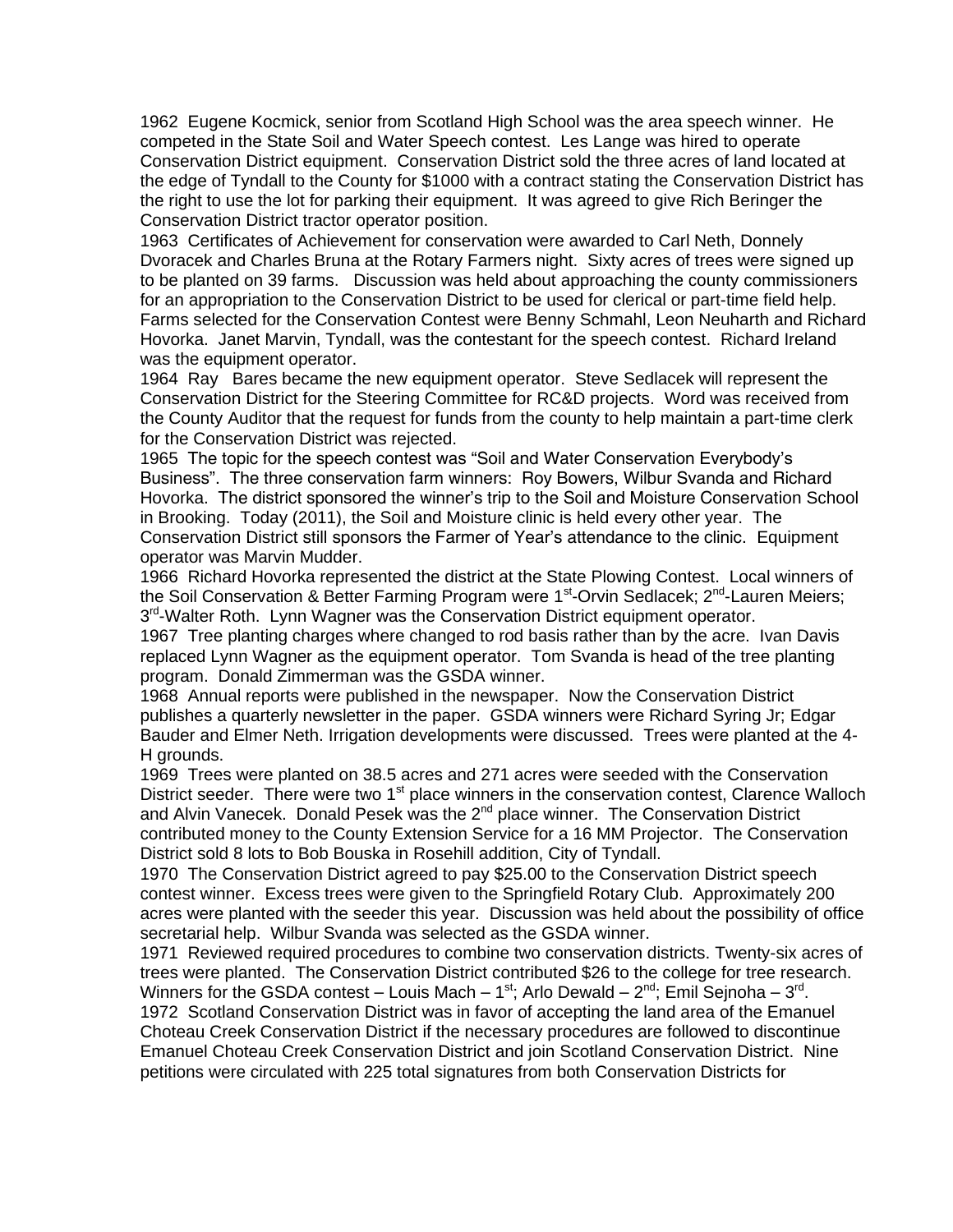combining the Conservation Districts. Plans to complete the forms for the State Commission office for combining the Conservation Districts will be done before November 10, 1972.

Scotland Conservtion District Supervisors: J.E. Lehmann; J.A. Cole; Tom Voy; Joe Stverak; Sylvester Petrik; Emil Buchholz; Ross Howen as Assistant Supervisor;C.J. Bower; Rudolph Sejnoha; Ray Vellek; Steve Sedlacek; Maynard Nelson; and, Emil Jilek.

Work Unit Conservation/District Conservationist -I.R. Trumbower; Floyd Delmage; Arnold Reich Roger Slaikey; Dee Watson

## **Bon Homme County Conservation District (BHCD)**

1973 First meeting of the combined Conservation Districts was held. Supervisors were appointed to the new Conservation District. Dempster was the RC&D rep. About 24 acres of new trees were planned. The County Commissioners agreed to appropriate \$3000 to assist with the purchase of a special grass drill and help fund the tree planting program. Joe Vojtisek constructed a small building for storing trees. The board selected Leonard Dvoracek 1<sup>st</sup> place, Levoyd Kreber  $2^{nd}$  place and Ralph Sykora  $3^{rd}$  place in the conservation contest.

1974 Pocket gopher machine was purchased. Farms nominated for conservation farmer were Ray Vellek, Kent Dempster and George Genant. Due to Watson's workload the office is closed most of the time. The Conservation District will meet with the County Commissioners to inquire county appropriation for a secretary.

1975 An application for clerical help was submitted to the State Employment Security. It was possible that funds might be available. Report was given on the RC&D Inspection of the Operation and Maintenance of the structures that have been built.

1976 Frank Svanda was the tree planter for the Conservation District. Conservation District furnished replacement trees and planting them at the County Landfill. Watson informed the board he was transferring to Brookings County as the District Conservationist. Gary Roth and Doug Jerke helped with the tree planting. The soil scientist will start this spring on a soil survey for Bon Homme County. New DC Gary LaCompte and 2 board members will meet with the County Commissioners to obtain funding to hire a full time Conservation District clerk.

1977 Carol Burke was hired for  $\frac{1}{2}$  time. The commissioners were acceptable toward a clerk but it was too late to put in this years budget. George Humpal and Rudy Pavlish were hired to plant trees. Discussion was held on construction of a new pole building. Total of 35 acres of trees were planted. Bob Muller was selected as the Conservation Teacher of the Year and his name was submitted for the regional competition. The GSDA contest winners were Gordon McCann 1<sup>st</sup>, Les Bohlmann 2<sup>nd</sup>, and Clarence Stratman 3<sup>rd</sup>.

1978 The salary for a full time Conservation District Manager was now being paid by the County Commissioners. About 70 acres of trees were planned for the spring. The Conservation District sponsored Cavin Schuch, a student enrolled in the Summer Youth Employment Program. Allen Bierema  $1<sup>st</sup>$ , Harlan Voigt  $2<sup>nd</sup>$ , and Herb Frye  $3<sup>rd</sup>$  for the GSDA contest winners. The Conservation District passed a resolution to sponsor any Bank Erosion projects in Bon Homme County.

1979 Frank Svanda and Rudy Pavlish planted about 80 acres of trees this year. GSDA contest winners were 1<sup>st</sup> Marvin Hruska, 2<sup>nd</sup> Preston Bochmann and 3<sup>rd</sup> Stanley Schuch. Leonard Kreger, Wagner was chosen as the Marc Cox Contest winner. Conservation books were purchased for the school libraries in Bon Homme County.

1980 Fifty acres of trees are planned and confirmed with deposits. The surplus Ash trees were given to Bon Homme 4-H to plant around the horse arena. Paul Rolston was transferred from the Lake Andes SCS field office to Tyndall. Winners in the GSDA contest were Richard Turner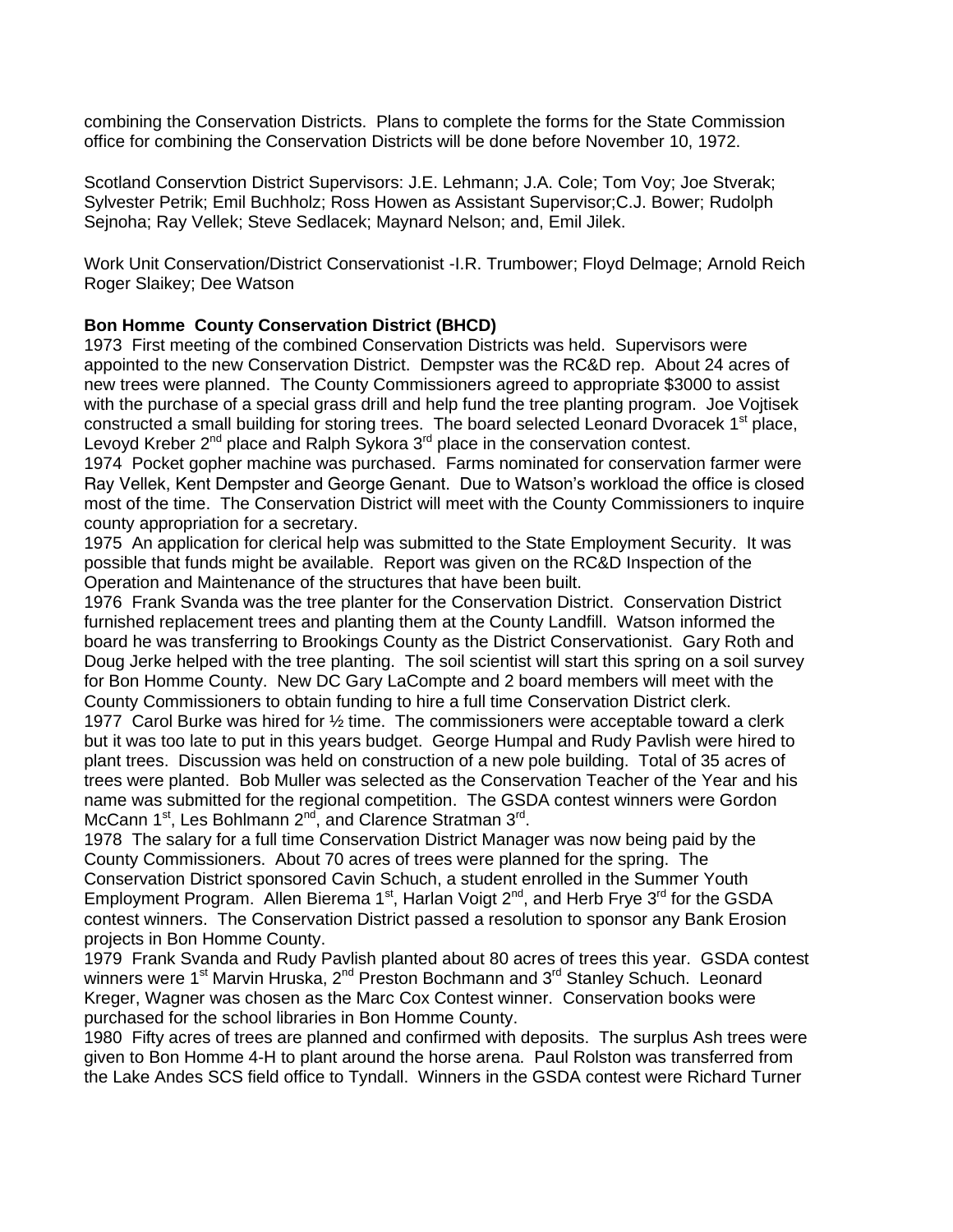1<sup>st</sup>, Ronnie Hornstra 2<sup>nd</sup>, and Lawrence Hornstra 3<sup>rd</sup>. Bon Homme County received 3<sup>rd</sup> place in the Marc Cox Contest.

1981 The Conservation District will sponsor a student to attend the SD Wildlife Federation Youth Conservation Camp at Custer. Rudy Pavlish and Bill Melichar were hired as the tree planters. Sixty acres of trees were planted. The first draft of the Soil Survey Book was received. The Conservation District furnished and planted the trees around the Avon football field. Arlo Dewald won the Marc Cox Contest.

1982 The Conservation District paid the tuition for 10 teachers to attend the Conservation Workshop for teachers. Rudy Pavlish and John Nehonsky will do the tree planting this year. About 85 acres of trees were planted. Discussion was held on building new equipment shed. The Conservation District agreed to have Bryan Burke tear down the old shed in return for the usable lumber. GSDA winners are 1<sup>st</sup> Larry Talsma, 2<sup>nd</sup> David Boska, and 3<sup>rd</sup> Dennis DeBoer. 1983 Kisch Construction was awarded the bid to construct the 44' x 60' pole shed. The shed was completed in June. A plaque was presented to the local publisher for National Newspaper Week. The Conservation District sponsored two students to attend the Youth Conservation Camp.

1984 Planting trees this year for the Conservation District were Ed Slama and Rudy Pavlish. The Conservation District decided to have an entry in the Czech Day Parade. This has been done every year since and is still done today (2011). Clarence Stratman was chosen winner in the Bon Homme County contest Wm Kocourek was awarded  $2^{nd}$  place and  $3^{rd}$  Terry Schuurmans.

1985 Clarence Bower was honored as the Conservation Endowment Honoree. Richard Hovorka was the winner of the GSDA contest with Ken Becvar as the alternate winner. Since the beginning of 1986, conservation plans have been made on 5025 acres.

1986 Jarrett Chytka was the county Arbor Day essay winner. George Pravecek took care of mowing the Conservation District lot. A card was sent to Marc Gold Hammer in appreciation for all he has done for the conservation District.

1987 The Conservation District made a monetary donation to the NACD building fund for the new headquarters. Jarrett Chytka and Jeff Hauck were sponsored by the Conservation District to attend the Conservation Youth Camp. The county Arbor Day essay winner was Sara Tjeerdsma. A monetary donation, to the Endowment Fund, was made in Clarence Bower's name. The conservation farmer representing Bon Homme County in the Marc Cox Contest was John Nagel Jr. Harold Johnson was the alternate.

1988 A donation was made to the SDACD endowment fund in memory of Louis Mach. Elizabeth Ireland – Scotland was the 1<sup>st</sup> place winner in the Arbor Day essay contest. Andrea Plihal was summer help in the office. Gary Romkema was the first place winner in the Soil & Moisture Contest.

1989 The Conservation District gave one free tree to each family requesting one in Bon Homme County for the Centennial Celebration. Essay contest winner was Stephanie Paul. The Tyndall High School business class placed Debbie Potter in the Conservation District office for 4 weeks for her to gain business experience. The Conservation District donated equipment to seed and mulch at the new track at the Tyndall school. Summer help in the office was Tanya Chester. A computer was ordered through SDACD for the office.

1990 The computer was returned for the third time for repairs as it has not worked properly since it was received. A new Royal electric typewriter was purchased. Gordon Hajek and Ed Slama were hired to plant trees. Don & Allen Namminga were selected as the Conservation Farmer of the Year. Tricia Stratman was selected as the essay winner. This year's endowment donation was in memory of Maynard Nelson. Thomas Sedlacek was select as the Soil & Moisture contest winner. His name was entered in the Quad State Award Program to represent Bon Homme County. Bon Homme County was the area winner.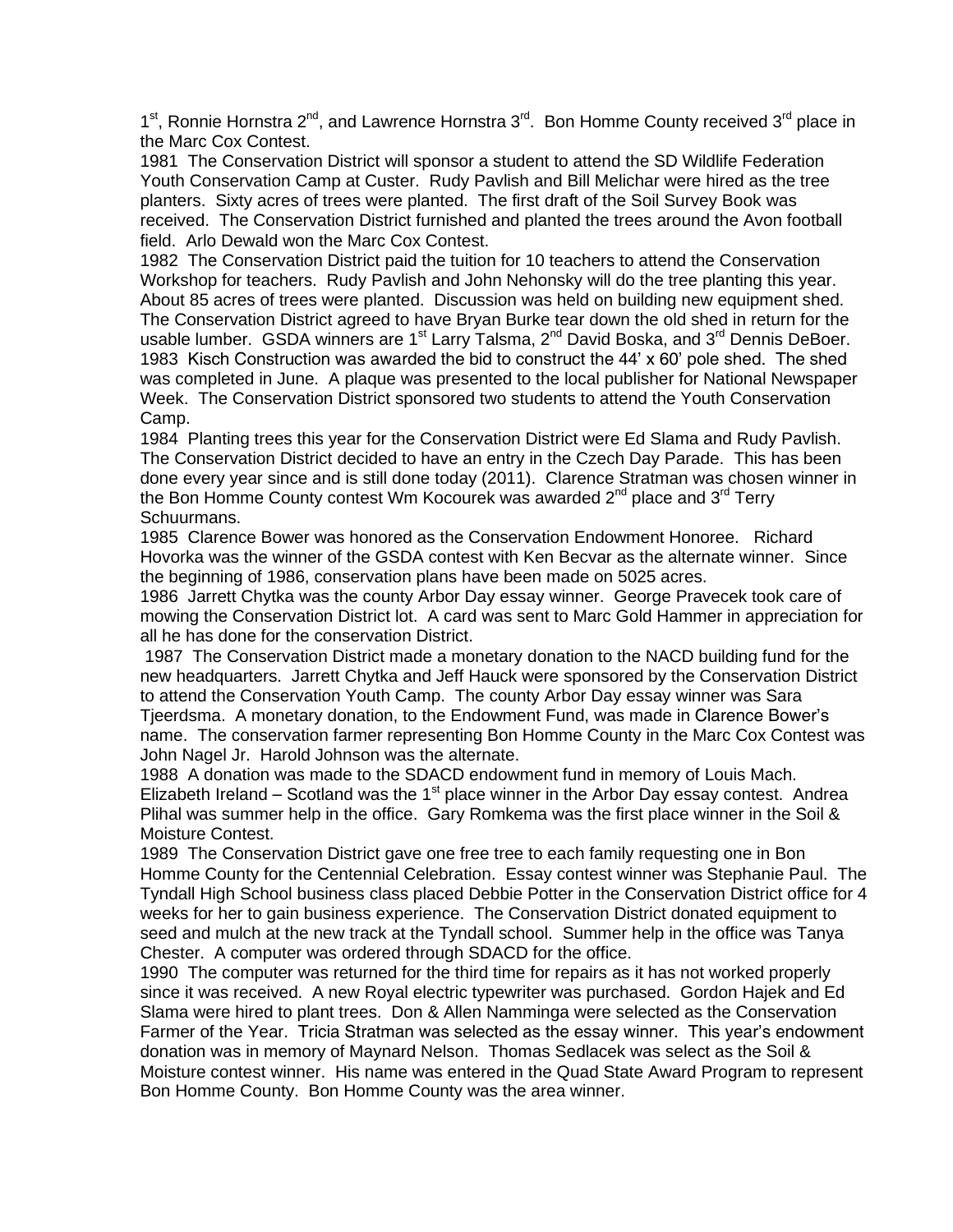1991 Todd Kuhlman started work in the office as a student trainee. Robert Hlavac bid was accepted for the tree cooler and portable tree cooler. Winner in the essay contest was Jenny Rueb. Lyle Ireland was the Conservation Farmer of the Year. The Bon Homme County Endowment Honoree was Emil Jilek. In the Quad State Contest, Bon Homme Conservation District was the area winner in the Conservation Farmer portion of the contest. A 1982 Ford pickup was purchase.

1992 A new SCS student trainee, Dan Mehlaff, worked in the Tyndall Field office until May 1994. The Conservation District purchased a weed badger and 2355 JD tractor to operate the weed badger. Glen Halsey was hired to operate the weed badger. Tree planters were Carl Waller and Gordon Hajek. Arbor Day County essay winner was Jamie Hajek. Five students were sponsored to attend the Glacial Lake Conservation Camp. Around 100 acres of trees were planted in three weeks. Contracts for cleaning 43 acres of trees were signed. Les Bohlman was chosen as the Marc Cox Conservation winner. Approximately 10 acres of trees were planted around the county sanitary landfill at no cost to the county. The Conservation District will clean and maintain the trees (still cleaned by Conservation District today-2011). 1993 Shawn Campbell wrote the winning Arbor Day essay. Rotary mower was purchased exclusively to maintain the Outdoor Classroom. Dennis Pravecek prepared and sprayed the tree site for the Outdoor Classroom. Donation was made to the SDACD endowment fund in memory of Tanya Talsma. Sixty-five assorted trees were given to the students of the Presbyterian Bible School. Projects (tree planting; grass plots) at the Outdoor Classroom were completed. Dennis Namminga was awarded the Bon Homme Conservation winner.

1994 The Conservation District co-sponsored an Ag Waste Management System tour with the County Extension office. Maps were put together showing the drainage of Dawsen Creek into Lake Henry. Selected as, the Arbor Day essay winner was Mike Kostal. Rudy Pavlish was selected as the Conservation Districts Endowment Honoree. Bon Homme Conservation Farmer was John Pesek. Work began on Lake Henry. Steve Meyer was the trainee in the Tyndall Field Office.

1995 Student trainee, Jay Hermann, will be in the Tyndall office for a year. Signs for the Outdoor Classroom were provided by US Fish & Wildlife Service. Brochures were made and provided by the Conservation District for the classroom. A study on the conservation practice needs for Dawsen Creek was completed. The Conservation District grant application for the Dawsen Creek Watershed Project was approved. The Conservation District Endowment Honoree was in memory of Scott Van Winkle. Dale VanGerpen was the recipient of the Conservation Farmer of the Year. The large signs for the classroom looked nice except for the misspelled word. Decals with the correct spelling were placed over the misspelled word. New signs will not be made as long as the decals stick.

1996 Operators were contacted about applying conservation practices in the Dawson Creek/Lake Henry watershed. Melissa Ryken was the county essay winner. The Conservation District Endowment honoree was Emil Jilek. Gary Kirschman will train in the Tyndall Field Office. Susan Kostal was hired to put wetland data in the computer. Conservation Farmer of the Year recipient was Willis and Marge DeJong. A tour of the Outdoor Classroom was provided for the Bon Homme High School Horticulture class. Ernie Bures is the new CED in the Bon Homme County FSA Office.

1997 A tour of the outdoor classroom was given to the Tyndall Girl Scout troop. Springfield Academy scheduled two tours of the classroom. Wayne Winckler was chosen as the Conservation Farmer of the Year. The Conservation District purchased 10 tickets for the SDACDE raffle. BH Conservation District won a Terry Redlin print from the raffle. It presently (2011) hangs in the Conservation Office. Bon Homme  $7<sup>th</sup>$  &  $8<sup>th</sup>$  graders visited the Outdoor Classroom. This years Endowment Honoree was Glenn (Shorty) Halsey.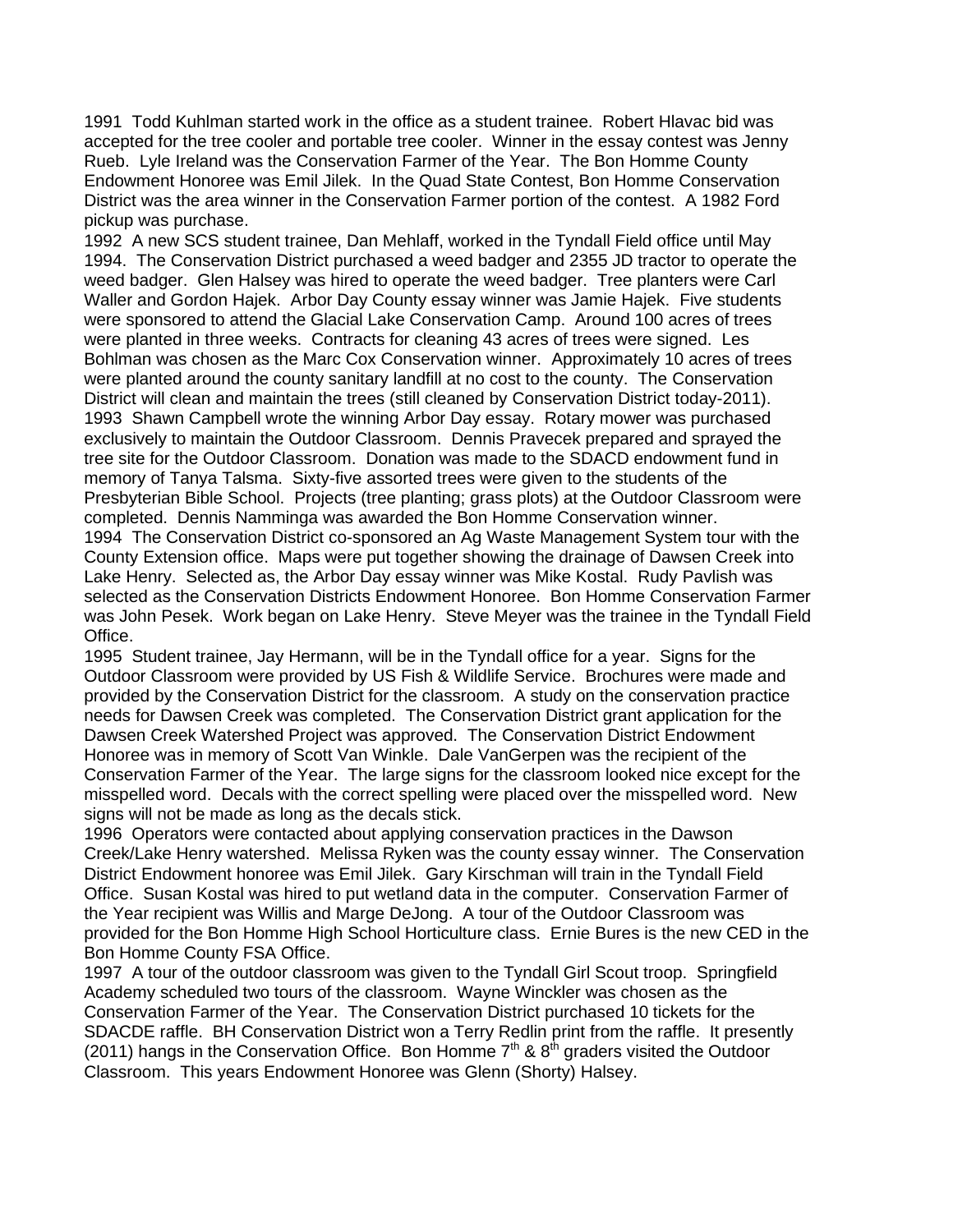1998 Overhead doors were installed on the conservation sheds. Robert Tycz was hired to replace Carl Waller who requested not to plant trees this year. Chosen as the county essay winner was Ashley Winckler. The Conservation District contributed funds toward a retirement gift for Game Warden Leroy Sorenson. Veronica Moncada from Texas began training in the Tyndall Field Office. The Conservation District seeded grass and planted trees out at the county landfill. The trees for 1.6 acres, labor for planting and cleaning the trees were all donated by the Conservation District. It was decided to build a new equipment shed (44' x 60') rather than extend the present equipment shed.

1999 Jay & Carol Romkema were chosen as the 1998 BH Conservation Farmer. Leroy Philippi was hire to plant trees with Robert Tycz and to assist Shorty with the weed badgering. An Earth Day program was presented to the  $3^{rd}$  &  $4^{th}$  graders in Tyndall. Bon Homme Colony was selected as the Conservation Farmer of the Year.

2000 The Conservation District purchased a website to post information. The Conservation District sponsored John Nagel for the National Cattlemen's Environmental Stewardship Award. The Bon Homme County Endowment Honoree was Gordon Hajek. The Conservation District named John and Delina Nagel as the BH Conservation Farmer of the Year.

2001 Vic Settje and Leroy Philippi will plant trees for the Conservation District. Randy Meline will help out when needed. Monty Steinbrecher was a trainee in the Tyndall Field Office. The county essay winner was Andy Stahl from the Bon Homme Colony School. Henry Carda was named the Endowment Honoree for BHCD. New office building was moved into in December. Winner of the Conservation Farmer was Scott and Julie VanGerpen.

2002 Approximately 200 people attended the USDA Service Center open house. Lake Henry reconstruction is schedule to begin in July. Amber Kruse, Scotland was the essay winner. Ryan Mudder received 1<sup>st</sup> place in the State Arbor Day Poster Contest. Maureen Koenig was hired as office help to do some computer work. Marty Bertsch from Miller will train in the Tyndall Field office for the next year. A county wall map was completed and sent to the Tribune for printing. Monty & Matthew Smith were chosen as Conservation Farmer.

2003 Bon Homme County Museum located in Tyndall received a Governors House partially funded by Resource Conservation & Development (RC&D). Jason Kokes was the local speech contest winner. The Conservation District made a monetary donation to the Bon Homme Heritage Museum. A fabric machine was purchased for laying the weed barrier. County essay winner was Sonya Stahl. BHCD Endowment Honoree for 2003 was Allen Sternhagen. The 2003 Conservation Farmer was Ray Schmidt. Dave Otto was the new trainee in the Tyndall Field Office.

2004 The Conservation District submitted an entry in the Tyndall 125 yr Celebration Parade. Melissa Wurtz, Bon Homme Colony School, was the county essay winner. Volunteer groups of people planted about 250 trees around Lake Henry. The Conservation District was awarded a \$30,000 grant to cost share conservation practices that are not eligible for any other cost share program. Bryce Bauer, Range Land management Specialist interned at the Tyndall Field Office for a year. A Cedar Control Demo Workshop was held on Dennis Namminga land. The Endowment Honoree was George Genant. Ronnie & Lois Hornstra were selected as the Conservation Farmer.

2005 Tyndall  $5<sup>th</sup>$  grade student, Emily Roberson was the winner of the essay contest. BHCD was approved for \$35,000 grant funds to complete the Conservation Enhancement Program. Conservation Farmer of the Year selection was Dave & Peggy Walloch.

2006 Emily Bartunek,  $10<sup>th</sup>$  grade student from Avon, was the local speech contest winner. Another state grant from the Conservation Commissioner in the amount of \$62,000 was awarded to BHCD to continue to help cost share conservation practices. Raquel Sutera was the county essay winner and Alec Weber received  $2^{nd}$  place. Carol Burke resigned as Conservation District Manager. Peg Haenfler was hired as the new Conservation District